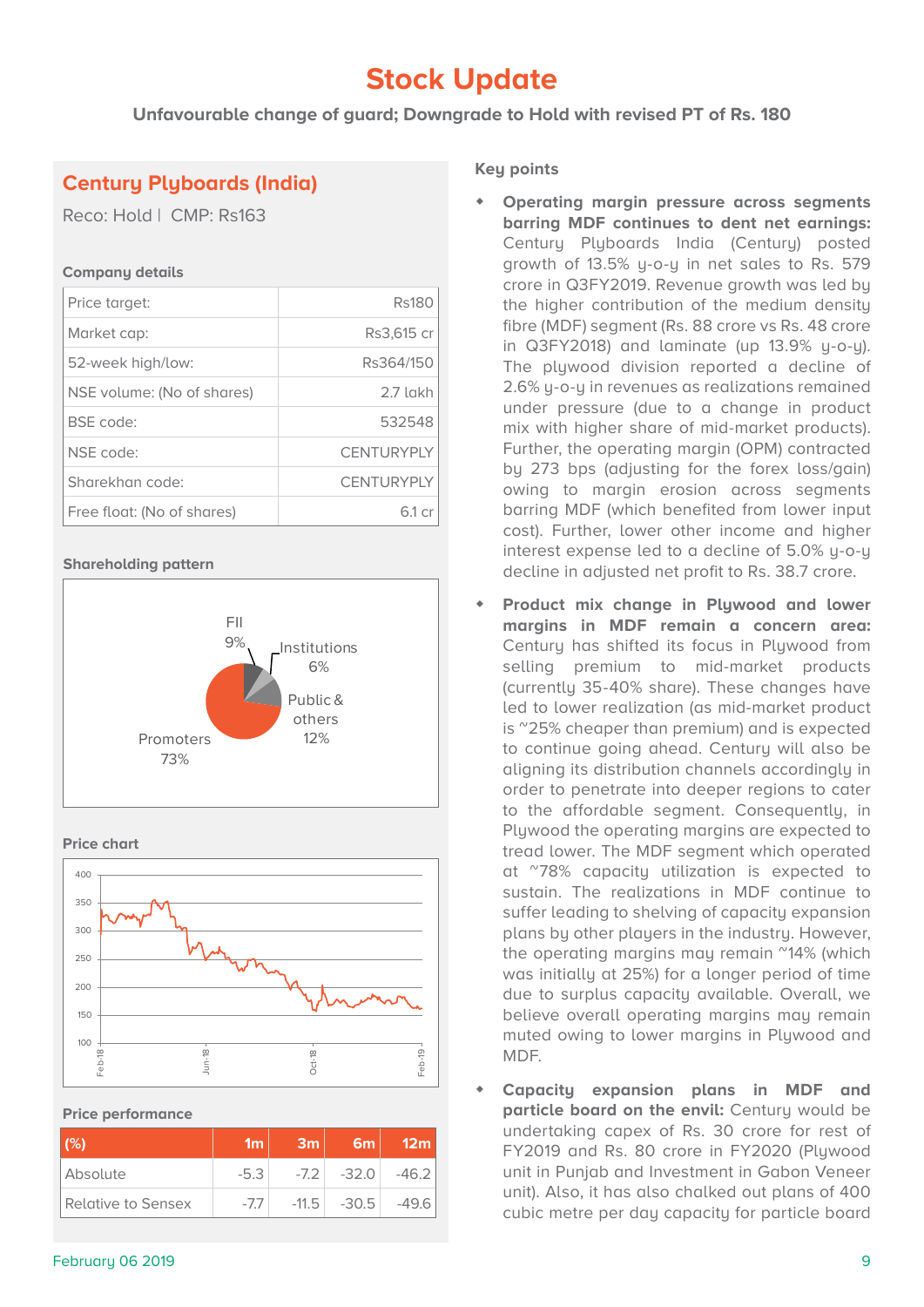in U.P. at a cost of Rs. 100 crore. Century can add 400 cu.mt./day capacity at its MDF unit (current capacity of 600 cu.mt/day) at a cost of Rs. 130 crore but plans are still on the drawing board. The management highlighted that the Greenfield MDF plant at U.P. will be decided later. The management has shelved the door project.

 **Downgrade to Hold with revised PT of Rs. 180:** We have revised our net earnings estimates for FY2019-2020 factoring significantly lower margins in Plywood and MDF divisions. We believe the pressure on operating margins is expected to continue over the next 3-4 quarters due to a change of overall strategy by the management. Hence, our price target stands revised to Rs. 180. We downgrade the stock to Hold.

| <b>Results (Standalone)</b><br>Rs cr |               |               |           |               |                |
|--------------------------------------|---------------|---------------|-----------|---------------|----------------|
| <b>Particulars</b>                   | <b>Q3FY19</b> | <b>Q3FY18</b> | y-o-y (%) | <b>Q2FY19</b> | <b>QoQ</b> (%) |
| Income from operations               | 578.9         | 509.9         | 13.5      | 564.4         | 2.6            |
| <b>COGS</b>                          | 308.8         | 260.7         | 18.4      | 294.5         | 4.8            |
| Gross profit                         | 270.1         | 249.2         | 8.4       | 270.0         | O.1            |
| Gross margin (%)                     | 46.7          | 48.9          | (221)     | 47.8          | (116.4)        |
| Employee cost                        | 81.0          | 72.3          | 12.1      | 84.0          | (3.6)          |
| Other expenditure                    | 113.0         | 96.0          | 17.7      | 108.9         | 3.8            |
| Total expenditure                    | 502.8         | 429.0         | 17.2      | 487.4         | 3.2            |
| Operating profit                     | 76.1          | 80.9          | $-6.0$    | 77.1          | (1.3)          |
| OPM (%)                              | 13.1          | 15.9          | (273)     | 13.7          | (51.0)         |
| Finance cost                         | 10.5          | 8.1           | 29.5      | 7.5           | 39.1           |
| Depreciation                         | 13.6          | 26.3          | $-48.3$   | 11.3          | 20.8           |
| Other income                         | 1.6           | 4.2           | $-62.9$   | 1.0           | 56.9           |
| Forex loss/(gain)                    | (2.7)         | (5.8)         |           | 7.2           |                |
| PBT                                  | 56.3          | 56.6          | $-0.4$    | 52.0          | 8.2            |
| Tax                                  | 14.9          | 9.9           | 50.4      | 14.2          | 4.8            |
| Reported PAT                         | 41.4          | 46.7          | $-11.2$   | 37.8          | 9.5            |
| <b>Adjusted PAT</b>                  | 38.7          | 40.9          | $-5.3$    | 45.1          | (14.2)         |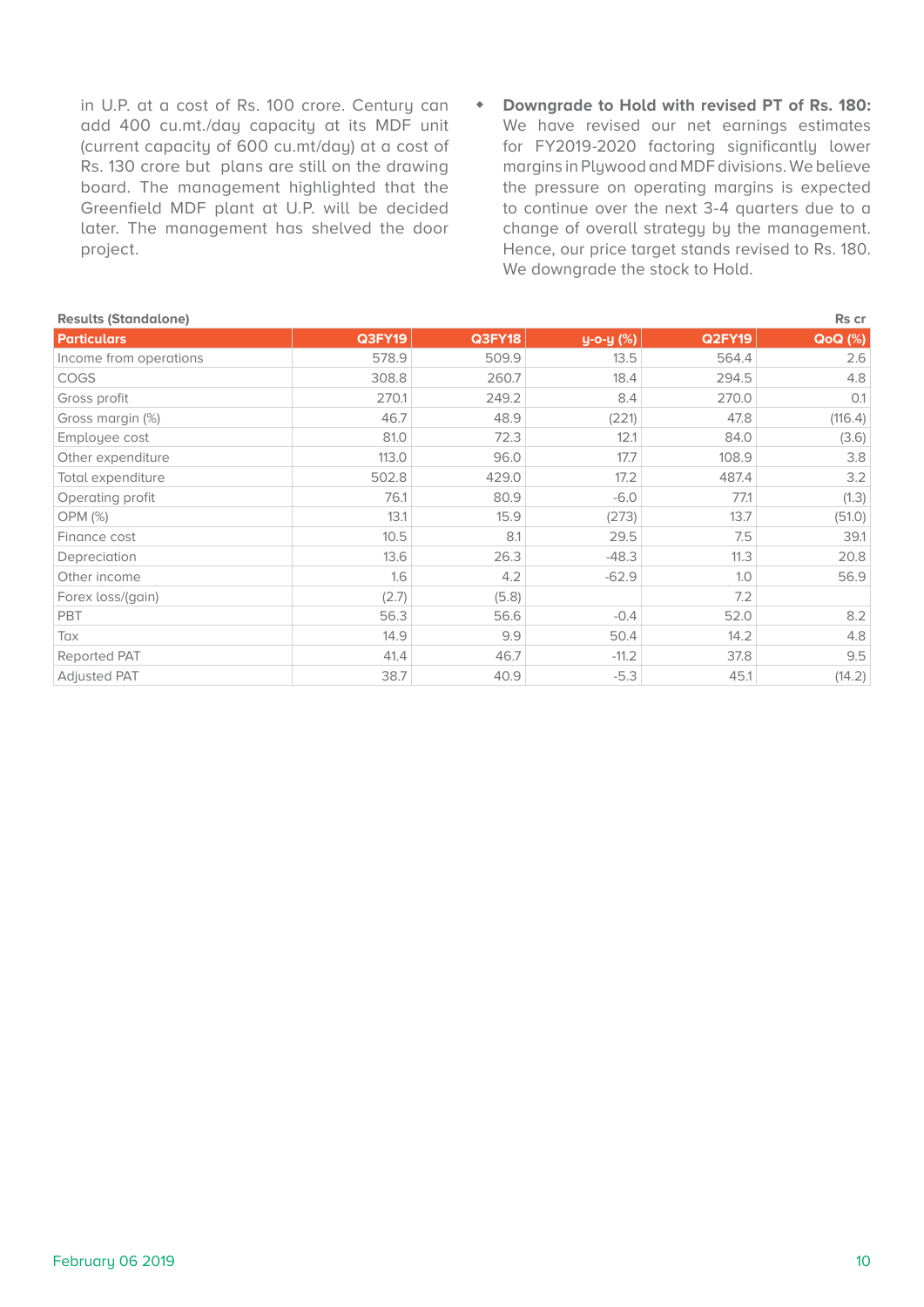| <b>Segmental performance</b><br>Rs cr |        |        |           |               |                |  |
|---------------------------------------|--------|--------|-----------|---------------|----------------|--|
| <b>Particulars</b>                    | Q3FY19 | Q3FY18 | y-o-y (%) | <b>Q2FY19</b> | <b>QoQ</b> (%) |  |
| Plyboards                             |        |        |           |               |                |  |
| Revenue                               | 314.3  | 322.7  | (2.6)     | 322.4         | (2.5)          |  |
| EBIT                                  | 38.5   | 42.2   | (8.7)     | 52.4          | (26.5)         |  |
| EBIT margin (%)                       | 12.3   | 13.1   | (81)      | 16.3          | 400            |  |
| Capital employed                      | 516.4  | 539.9  | (4.3)     | 464.2         | 11.2           |  |
| RoCE (%)                              | 29.8   | 31.2   | (141)     | 45.2          | (1,533)        |  |
| Laminates                             |        |        |           |               |                |  |
| Revenue                               | 113.8  | 99.9   | 13.9      | 110.6         | 2.9            |  |
| EBIT                                  | 8.9    | 12.2   | (27.5)    | 7.5           | 18.2           |  |
| EBIT margin (%)                       | 7.8    | 12.2   | (444)     | 6.8           | (100)          |  |
| Capital employed                      | 218.8  | 193.2  | 13.3      | 205.4         | 6.5            |  |
| RoCE (%)                              | 16.2   | 25.3   | (909)     | 14.6          | 159            |  |
| <b>CFS</b>                            |        |        |           |               |                |  |
| Revenue                               | 25.0   | 27.6   | (9.4)     | 26.4          | (5.6)          |  |
| EBIT                                  | 5.4    | 8.5    | (36.9)    | 7.1           | (24.0)         |  |
| EBIT margin (%)                       | 21.5   | 30.9   | (937)     | 26.8          | 523            |  |
| Capital employed                      | 47.3   | 42.8   | 10.5      | 42.6          | 11.1           |  |
| RoCE (%)                              | 45.4   | 79.5   | (3, 411)  | 66.4          | (2,098)        |  |
| <b>MDF Boards</b>                     |        |        |           |               |                |  |
| Revenue                               | 88.2   | 47.6   | 85.4      | 61.2          | 44.0           |  |
| EBIT                                  | 9.5    | O.1    | 9,007.0   | (0.5)         | (2,129.4)      |  |
| EBIT margin (%)                       | 10.8   | 0.2    | 1,056     | (0.8)         | (1,154)        |  |
| Capital employed                      | 352.8  | 330.7  | 6.7       | 363.1         | (2.8)          |  |
| RoCE (%)                              | 10.8   | O.1    |           | (0.5)         |                |  |
| <b>Particle Boards</b>                |        |        |           |               |                |  |
| Revenue                               | 26.5   | 10.0   | 164.7     | 28.6          | (7.6)          |  |
| EBIT                                  | 4.5    | 0.8    | 435.3     | 4.4           | 1.7            |  |
| EBIT margin (%)                       | 16.8   | 8.3    | 850       | 15.3          | (154)          |  |
| Capital employed                      | 65.1   | 50.2   | 29.7      | 65.9          | (1.1)          |  |
| RoCE (%)                              | 27.3   | 6.6    |           | 26.6          |                |  |

| <b>Valuations (consolidated)</b><br>Rs cr |             |             |              |              |
|-------------------------------------------|-------------|-------------|--------------|--------------|
| <b>Particulars</b>                        | <b>FY17</b> | <b>FY18</b> | <b>FY19E</b> | <b>FY20E</b> |
| Net sales                                 | 1,819       | 2,024       | 2,325        | 2,616        |
| Growth y-o-y (%)                          | 11          | 11          | 15           | 13           |
| Adjusted EBITDA                           | 315         | 341         | 339          | 388          |
| EBITDA margin (%)                         | 17.3        | 16.8        | 14.6         | 14.8         |
| <b>Adjusted PAT</b>                       | 178         | 173         | 183          | 198          |
| Growth y-o-y (%)                          | (1)         | (3)         | 6            | 8            |
| Adjusted EPS (Rs)                         | 8.0         | 7.8         | 8.2          | 8.9          |
| P/E(x)                                    | 19.2        | 21.7        | 20.0         | 18.5         |
| $ROCE$ $(\%)$                             | 19.7%       | 15.0%       | 15.1%        | 14.9%        |
| RoE (%)                                   | 31.1%       | 21.9%       | 20.1%        | 18.6%        |

Sharekhan Limited, its analyst or dependant(s) of the analyst might be holding or having a position in the companies mentioned in the article.